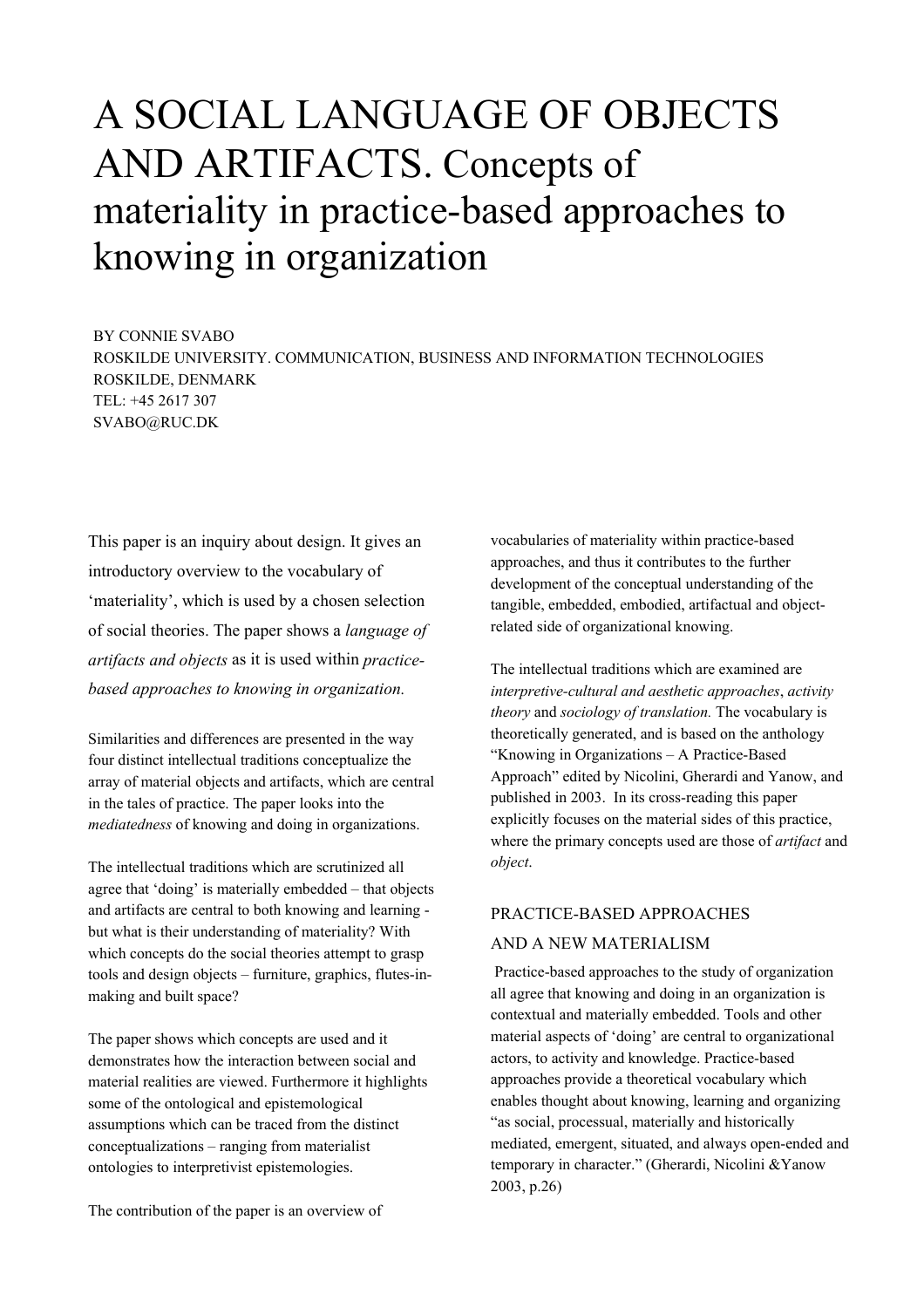This paper wants to portray the *materially* part of this quote. The aim of the paper is to conceptually explore the relationship between what in broad terms can be labelled sociality and materiality. It seeks to answer questions such as: what concept is used to represent 'materiality'; how is the interaction between 'materiality' and social processes of knowing and doing viewed: which role does materiality play in relation to action – does it stabilize or destabilize?

The interest raised in this paper for 'materiality' is echoed in what some call 'a new materialism', which explores artifactuality and material culture. An intensified interest in 'thingness' and materiality has emerged in the past decade as an explicitly interdisciplinary endeavor involving anthropologists, archaeologists, art historians and philosophers - among others. By exploring the social life of *things*, going to 'the things themselves' and seeking to understand the effects which they have on human activity, it is possible to spark new energy into, and perhaps "alter the terms of classical debates about idealism vs materialism, realism vs constructivism, agency vs structure, or essentialism vs fluidity and difference." (Pels, Hetherington & Vandenberghe 2002, p.5). These discussions tie in with modernist vs posmodernist considerations about the relationship between form and content. (Ølholm 2001 p.19) 'New materialist' notions are also echoed in organization studies, which historically have focused on how people make things, but which currently also encompass 'how things make people' – how objects mediate social relationships, and ultimately how objects can be read as having a form of agency of their own. (Pratt & Rafaeli 2006, Strati 2006)

Developing a vocabulary which explicitly is oriented towards the material aspects of social practice may contribute with new understanding of organizational life. Analysing the material side of organizations; things, artifacts, buildings and bodies, may be a useful source of knowledge - as it has been acclaimed for decades by symbolists and other interpretors of culture. Further understanding the agentive – and other – effects of these materialities, understanding how artifacts and objects participate and contribute to organizational processes may change the ways we conceive of and try to arrange organization.

The contribution of the paper is an overview of vocabularies of materiality within a chosen selection of practice-based approaches, and thus it contributes to the further development of the conceptual

understanding of the tangible, tacit, embedded, embodied, artifactual and object-related side of organizational knowing and learning. The social theories, which this paper focuses on, are a cluster of theories gathered under the umbrella of 'a practice-based approach', and the point of departure for this paper is one specific book: "A practice-based approach to knowing in organizations", edited by Yanow, Nicolini and Gherardi, and published in 2003. The texts which are scrutinized in this paper are by Yanow (cultural interpretive), Strati (cultural interpretive / aesthetics), Gherardi and Nicolini (sociology of translation), Suchman (sociology of translation), Engeström et.al (activity theory). This paper does not examine the whole body of work by these authors, but touches down on singular texts published in one common anthology. In a few places, points from other texts by the same authors are included, and a few places other contributors from the same intellectual tradition are mentioned. Focusing on one single text from extensive lists of publications has weaknesses; critique and discussion of the perspectives provided by the author happens not on the basis of their complete body of work, but on what they have chosen to write in one specific text, at a certain time and in a certain context.

# COMMON FEATURES

l

# OF PRACTICE-BASED APPROACHES

Practice-based approaches provide a unique focus on the mediatedness of knowledge and on its tacit forms. There are a range of things, which the approaches have in common. Five general features of "a practice-based theoretical repertoire" are: 1) That it "conjures up a world that is always in the making" (Gherardi et.al. 2003, p.22). This implies focusing on what people actually do: talking about and looking at action, and using verbs to describe it. 2) An interest in the social aspects of knowing and learning; placing processes of knowing not in the mind of the individual but in a social subject. This distances these approaches from cognitivism. 3) That it gives voice and interest to the 'unorderly', using terms such as uncertainty, conflict and incoherence. 4) That it sees knowledge as situated in a spatio-temporal [c](#page-1-0)ontext<sup>1</sup>, and finally, the theories 3) use a range of 'object terms', "referring to material artifacts aswell as to specific historical conditions" (Gherardi et.al. 2003, p.22).

<span id="page-1-0"></span><sup>&</sup>lt;sup>1</sup> This may be explored further elsewhere - what are differences and similarities within the approaches as regards 'situatedness'? "The term 'situated' indicates that knowledge and its subjects and objects must be understood as produced together within a temporally, geographically, or relationally situated practice." This is not without importance to 'materiality'.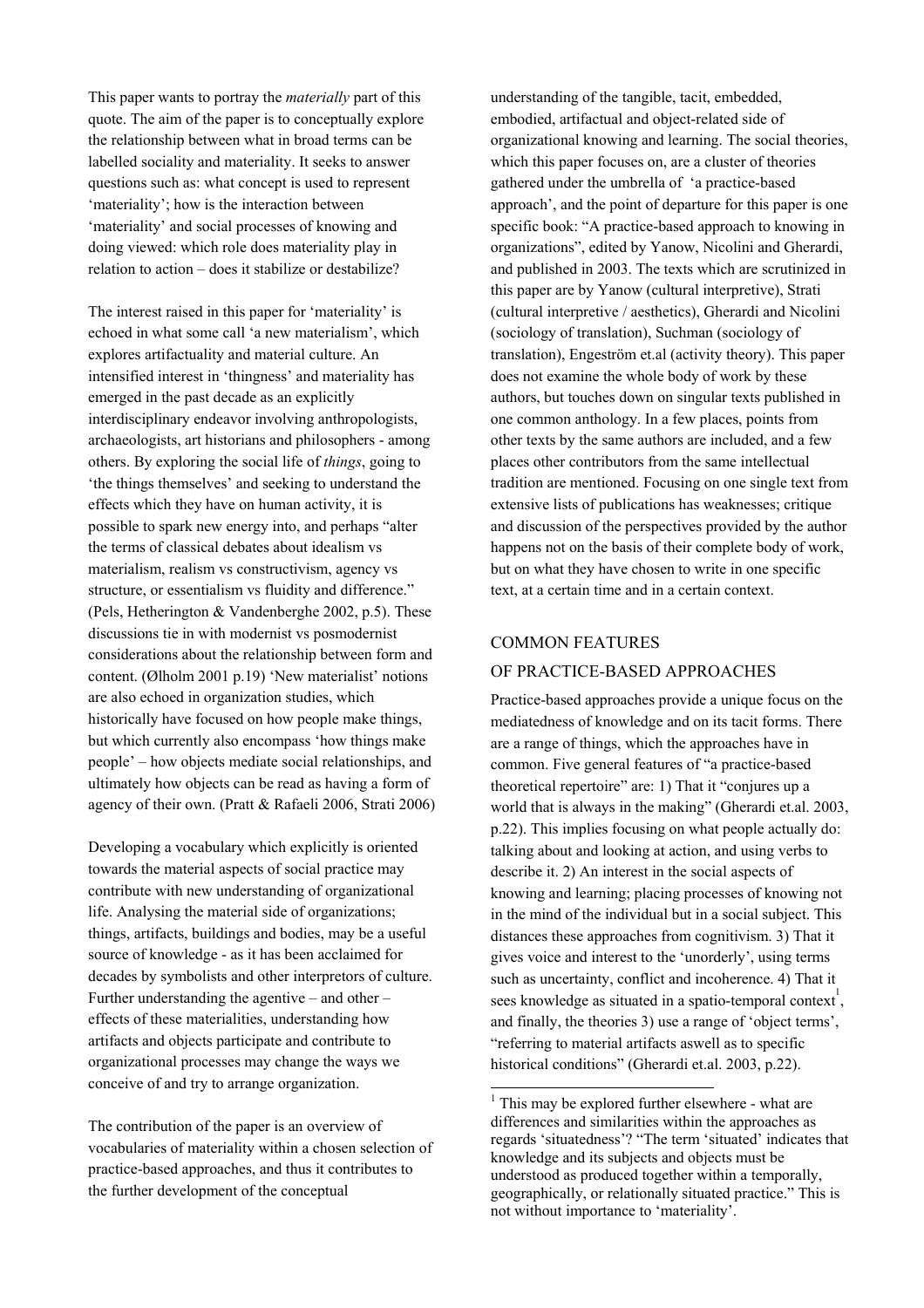It is this range of 'object terms referring to material artifacts', which this research paper delves into. These approaches, which all are gathered under the same umbrella of 'practice', and whose authors all agree on the mediatedness of knowledge have distinct conceptualizations of how the *mediatedness* happens. They write stories of the role and importance of material objects, their construction and use, but there are subtle differences in the vocabularies that they employ, as there are more profound differences in their ontological and epistemological levels.

# A HOST OF OBJECT TERMS

# REFERRING TO MATERIAL ARTIFACTS

Common for these traditions, and central to a practicebased approach to knowing in organizations is that organizational knowing is seen "as situated in the system of ongoing practices of action in ways that are relational, mediated by artifacts, and always rooted in a context of interaction. Such knowledge is thus acquired through some form of participation, and it is continually reproduced and negotiated; that is, it is always dynamic and provisional." (p. 3. Nicolini, Gherardi &Yanow)

Practice-based approaches talk about 'mediated action' and tell stories that are social *and material*. They tell stories about flutes, roofs, pots and pans, crops, diseases etc. All of these 'things' are "active 'characters' in the stories of organizing that constitute the chapters of this book", write Gherardi et.al. and continue: "Unlike in other approaches, here these artifacts do not play a merely background role. On the contrary, they participate actively in the stories, carry history, embody social relationships, distribute power, and provide points of resistance."(Nicolini, Gherardi &Yanow 2003)

If I dissect the quotes above, I look into "mediated by artifacts", what does mediated mean, and what are artifacts?<sup>2</sup> The questions that arise are: *how* do artifacts "carry history", "embody social relationships", "distribute power" and "provide points of resistance"?(ibid p.22f) An important goal for this text is to answer these questions, to look into to which degree the answers provided by each of these traditions supplement and/or contradict each other, and thus - to scrutinize various concepts and understandings of *the* 

*material* in the social stories.

To this we proceed.

# MATERIALITY -WHAT?

Within the selected texts, the two most common, general concepts used to give name to the physical, material world are those of objects and artifacts.<sup>3</sup> Objects are physical entities, artifacts are both discursive and physical.

There truly is a long list of terms in play: stable artifacts, nonhuman elements, materials, materializations, materiality, nonhuman actors, nonhuman objects, technological artifact, material artifact, object, intermediary artifact, natural object, tool, thing, instrument, object of work. Many of the terms are from the sociology of translation. The other perspectives generally use fewer terms, the cultural-interpretive and aesthetic approach primarily use the terms (physical) artifact or object. In activity theory, materiality is represented in the form of (physical) tools and as (physical) objects of activity.

# **Yanow and the cultural-interpretive approach**

Yanow<sup>4</sup> [u](#page-2-2)ses the concepts of 'physical artifact' or 'object' to represent material reality in a social context. *Artifact* is a term which covers both material and immaterial phenomena; artifacts may be language, acts and objects, and the category also includes values, beliefs, feelings.(Yanow 2006, p.37)<sup>[5](#page-2-3)</sup>

*Objects* are "the physical artifacts we create in organizational (and other) contexts and vest with meaning and through which we communicate collective values, beliefs and feelings. Among physical artifacts are the spaces in which words are spoken and read and in which organizational members act and interact, as well as the objects that populate these spaces, to which words refer and that acts engage."(Yanow 2006, p.42)

Yanow <sup>[6](#page-2-4)</sup> quickly narrows the material side of social

l

<span id="page-2-0"></span><sup>&</sup>lt;sup>2</sup> "the context of interaction" (what is context, what is interaction?) would also be relevant, but is beyond the scope of this text.

<span id="page-2-1"></span><sup>&</sup>lt;sup>3</sup> One could also include historicity and situatedness, but this will not be done here.

<span id="page-2-2"></span><sup>&</sup>lt;sup>4</sup> who in this text is taken as a representative of the interpretive approach,

<span id="page-2-3"></span><sup>&</sup>lt;sup>5</sup> These various artifactual forms are the data that are accessed and analyzed using interpretive methods. "Such a cultural methodological approach gives as much emphasis to physical artifacts as to acts and language (see, e.g. Gagliardi 1990b; Yanow 1996, esp. ch. 6)

<span id="page-2-4"></span><sup>(</sup>Yanow 2006, p.37)<br> $<sup>6</sup>$  In the text, which this presentation is based on.</sup>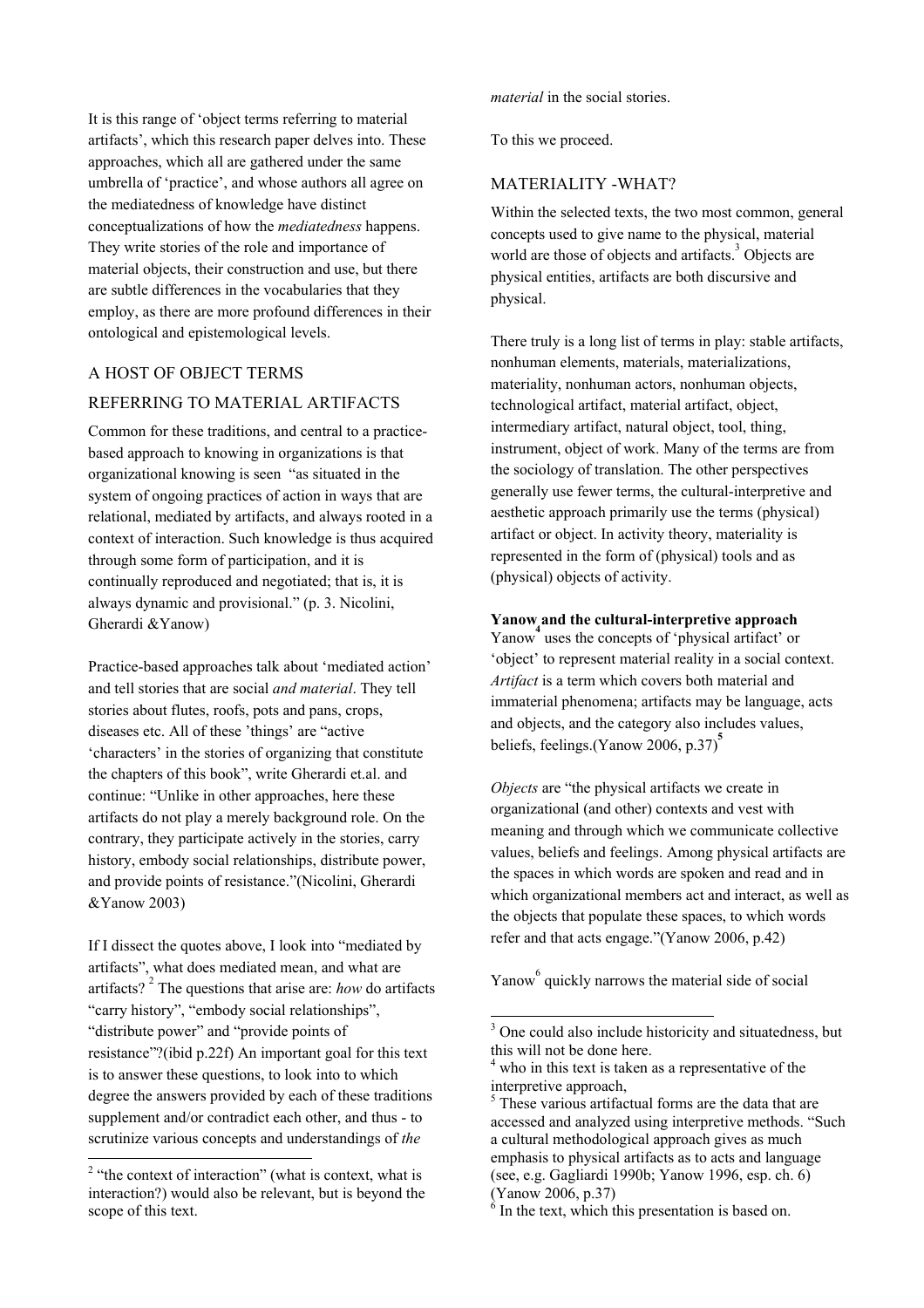reality down, quite pragmatically, and in line with her epistemological interpretive approach; by empirical definition.<sup>7</sup> Physical artifacts are always related to people, to the meaning they assume to people, and in the analysis of physical objects/artifacts, the categories of analysis are defined empirically, by context, trade and tradition. In one article the artifacts/objects of analysis are 'flutes'. In another article, the analysis concerns 'built space'. Yanow writes: "as the category of organizational objects is quite large, the discussion will treat primarily one element: built space. The methods discussed here lend themselves to the study of other objects (and, indeed, also to acts and language), but little attempt will be made to extend the discussion to them more broadly." (Yanow 2006, p. 43)

*Objects* may be the focus of *acts,* and they (and other artifacts) may have *site-specific meanings* to actors. Artifacts may be *acted on*, and people may be *in interaction* with them. Objects as the focus of acts, resembles the perspective of activity theory, where the term "object of activity" is used to tell of working at something with certain intentionalities, certain actions, and again this notion of intentionality can be paralleled to Strati and the being-in-use of artifacts (Strati 2003).

In this interpretive approach, social and material realities are seen as closely linked (as is the case for all of the practice-based approaches). A practice is seen as "a set of acts and interactions involving language and objects", and these acts and and interactions are repeated over time, they have patterns and variations. (Yanow 2003, p. 34)

#### **Strati and aesthetics**

Strati also uses the term artifact, but he also mentions terms such as physicality and corporeality.(Strati 1999) Organizational artifacts may be physical and tangible objects, but even when they are physical and tangible, writes Strati, they "are not static, immutable, or determinable once and for all; on the contrary, constructionist, phenomenological, and interactionist analyses have shown the extent to which they are mutable and constantly selfinnovative (…)" (Strati 2006:24).

"In short, at the beginning of this new millennium, organizational artifacts depict contemporary Western societies as some sort of "*postsocial* environment"

(Knorr Cetina, 2003) in which they mediate the social relations among people to an ever-increasing extent, and in which they themselves transmogrify into transmutational objects." (Strati 2006:23f.)

According to Strati the concept of artifacts has evolved "from that of a tool to an actor in organizational dynamics by the analyses conducted within "workplace studies" (Heath & Button, 2002), as well as those on "cooperative learning" and "participatory design" applied to information systems (Ciborra, 1996; Ehn, 1998)" (Strati 2006, p. 23)

Grasping for a vocabulary with which to talk about 'materiality', the concept provided by the aesthetic approach is; *physical and tangible artifacts which are mutable and constantly emerging anew*.

#### **Engeström and activity theory**

In the activity-theoretical approach central concepts, which have to do with material reality are the concepts of *tools* and *object of activity.* Tools are both technology, procedures and language – for instance concepts. Tools, along with rules and division of labor mediate activities. The *object of activity* is a concept which also may be both material and immaterial. An important feature of it is, that it is something which activities are directed at, for instance an object in the making.

Engestroms general model of 'activity systems' sets the agenda for this approach. The model "features the relations between object-oriented activity, agents, and the community of which they are a part." "Objects of activity are partly given and partly emergent. Engeström suggests (a) that the relations between individuals and the object of their activity are mediated by concepts and technologies, (b) that the relationships between the community and the overall object of its activity are mediated by its division of labor, and (c) that the relations between individuals and the communities of which they are a part are mediated by rules and procedures. Such factors comprise an interrelated *bricolage* of material, mental, social, and cultural resources for thought and action." Blackler et.al. p.128, 2003)

Material reality in this perspective is presented as context, and as elements of a physical outer world, which both may assume a *mediating* role, and be the *objects which actions are directed towards*.

# **Suchmann, Gherardi & Nicoloni Sociology of translation**

<span id="page-3-0"></span> 7 Following from this approach, our understanding of things will always be epistemic, and therefore, attempts at ontologically characterizing them are irrelevant (?).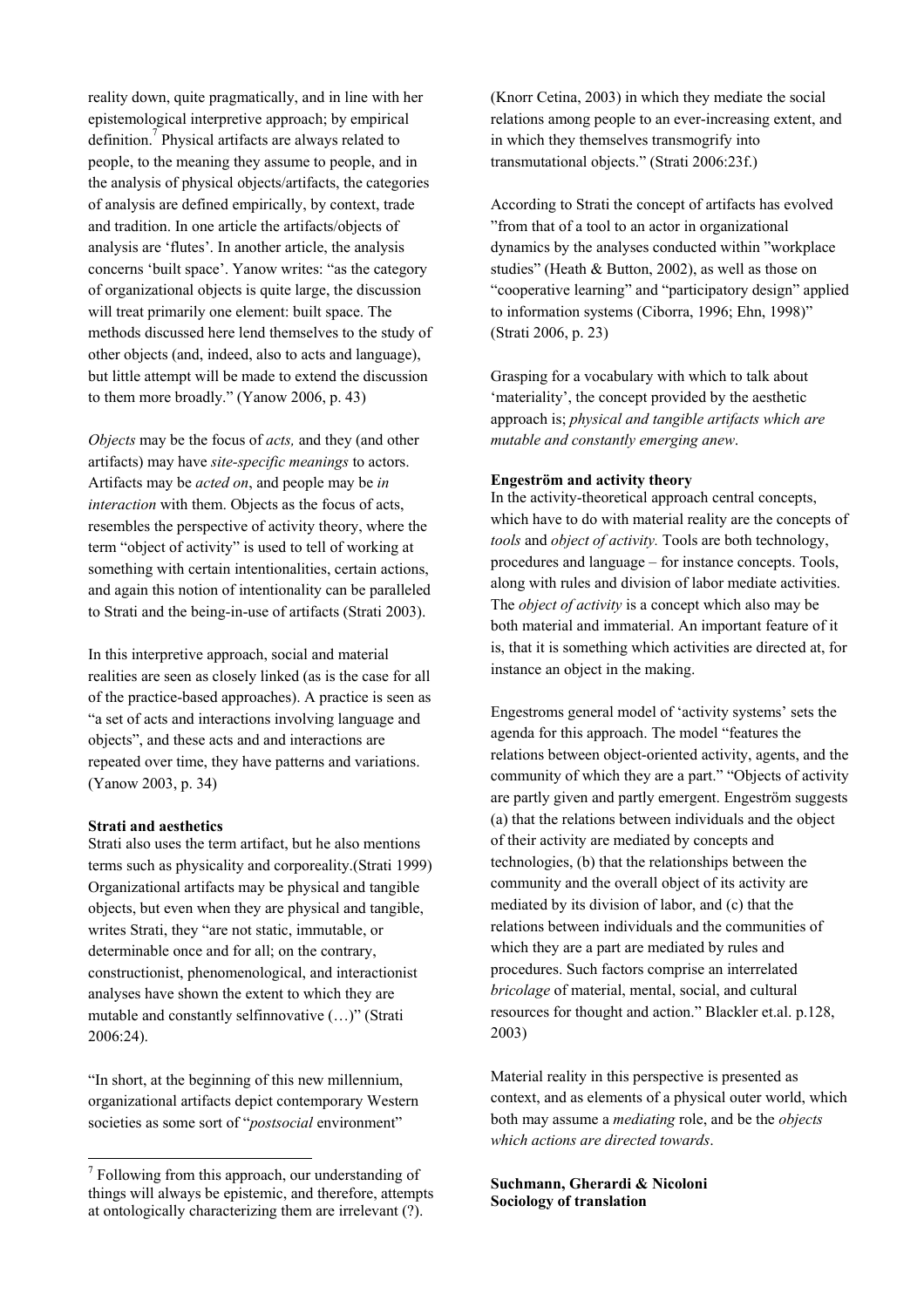Sociology of translation $\degree$  conceptualizes of material reality with a range of terms; natural object, artifact, actant, boundary object, materials, materializations, material circumstances. Material entities are treated as the "missing masses" (Latour) from analyses of organizational phenomena. (Strati 2006:23; 2003).

Material reality in this approach is a *participant* in social action, as are human beings, and as such should not be 'excluded' from having its role described. Materials are central to social ordering and "materials are not given in the natural order of things but are themselves products or effects generated reflexively in and through networks." "That is, materials are not simply more and less durable in themselves, but rather some network configurations generate effects<sup>[9](#page-4-1)</sup> that last longer (through their faithful and ongoing reproduction) than others." (Gherardi et.al. 2003, p.189)

The common, general concept used within this approach is to talk of entities or actants, without a priori categories.

# MATERIALITY - HOW? EMBODIMENT, SYMBOLIZATION,

# MEDIATION AND ALIGNMENT

Gherardi, Nicolini and Yanow in the introductory chapter to "A Practice-based approach to Knowing in Organizations" write, that most of the essays in the book talk about 'mediated action', and of things (artifacts, objects) as active participants in the stories.

Briefly having sketched out which concepts are used, we now will look more closely into this; which approaches talk of mediation, in what ways are the objects/artifacts seen as participants? Which understandings do these intellectual traditions have of the interplay between social and material realities? *Symbolization* 

In Yanows work two processes are in focus: *symbolization* and *embodiment*. Symbolization regards "the symbolic (representational) character of the

l

relationship between artifacts and their embodied meanings", writes Yanow and continues: "This entails an analytic focus on meaning: what values, beliefs, and/or feelings an artifact represents beyond any "literal", nonsymbolic referent."(Yanow 2003, p.37) The first part is clear; looking into symbolization implies to develop an understanding of what valies, belies and/or feelings an artifact represents to a person or to several people, (depending on whose meanings we are interested in). The second part is utterly unclear to me, what is this, which "an artifact represents beyond any "literal", nonsymbolic referent"? This is not explained further in the text.

# **Embodiment**

As regards *embodiment* artifacts (material and immaterial) are seen as "embodying the intentions (or "mind" or "consciousness") of the creators of the artifacts." (Yanow 2003) This notion of embodiment is also described in Strati's work, when he writes of the interaction between a human being and a non-human item: "the relationship between the surgeon and the scalpel, […] is such that the scalpel is not considered in itself, but as an integral part of the body." (Strati 2003, p.65) Strati quotes Polanyi: in these processes "we shift outwards the points at which we make contact with the things that we observe as objects outside ourselves. While we rely on a tool or a probe, these are not handled as external objects." (Polanyi 1962:59) Implicit in this description is a fluidity. The boundary between what is perceived as 'me' and 'the outer world' is displaced. The thing (tool) is interiorized, and the acting person makes him/herself dwell in it. Strati with this description, and using Polanyi captures important experiential aspects of what goes on between the tool and the human. This is not described (as sensorically) by the other approaches. What Strati, with Polanyi makes me aware of is how the category or boundary between human and nonhuman shifts with the human consciousness or perception of the thing. Polanyi calls it subsidiary awareness, where the scalpel and the person using it are not separate, but related – in action. When this relation is not in action, when the scalpel is seen as a separate nonhuman object, Polanyi calls this focal awareness. These two forms of awareness according to Polanyi are mutually exclusive.

# **Intentionality**

A common feature for several of the practice-based approaches is, that they give importance to *intentionality*, and describe how physical objects may be the focus of human attention of different sorts. Yanow explicitly writes, that objects are the focus of acts, and that artifacts

<span id="page-4-0"></span><sup>8</sup> a.k.a. actor-network theory, a.k.a. relational materialism, a.k.a. semiotic materialism

<span id="page-4-1"></span><sup>9</sup> So here is talk about *effects* - network configurations that create effects. Which I find interesting. Does this imply some sort of causality – sequence?

A thought is, that 'those' who acknowledge 'materiality', who talk of it in some 'materialist' form, also give it space to have an effect (?), and thus (maybe?) to be the cause of something?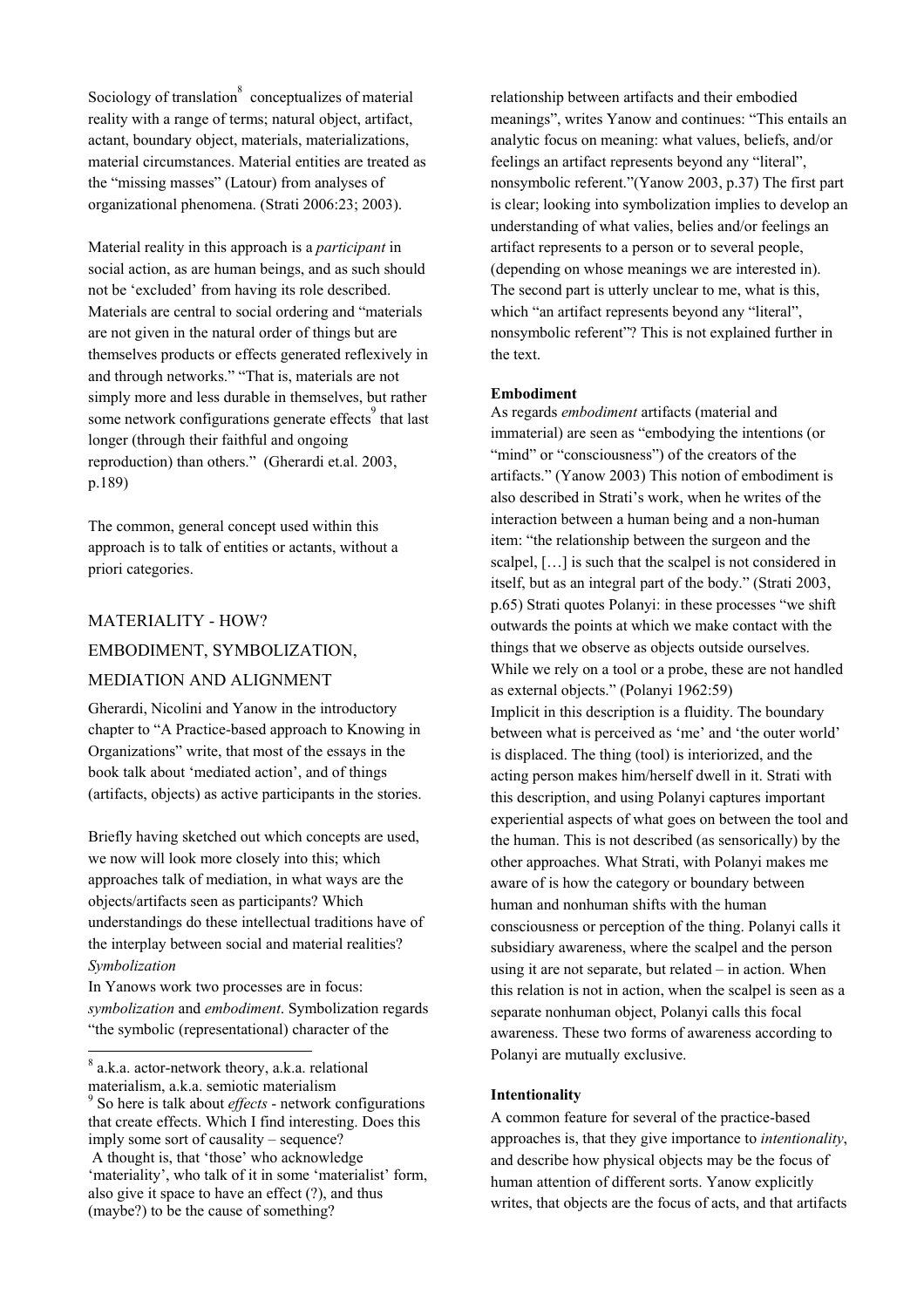may be the focus of daily work related practices. Strati uses Polanyis concept of subsidiary awareness to describe how a human action (and intention) leads to temproray interiorization/embodiment. The issue of intentionality is very clear in the activity-theoretical approach, where the object of activity (which may be a physical object, but needn't be) is loaded with intentionality. The object of activity is what activity is directed towards, and which the human subject may work at, for instance by using physical tools. The perspective which seems to be 'weakest' in its conceptualization of the intentions of human subjects is sociology of translation, a perspective which commonly faces critique from a humanist perspective – for its not regarding the human subject as 'anything special'. Sociology of translation does not seem to be preoccupied with human intentions, it instead is interested in tracing effects, in tracing relations and their stabilizations (which often are analyzed with point of departure in a phyical object, a stabilized artifact, for instance Suchmans bridge).

## **Mediation and Alignment**

Suchman (following Law) views organizing as processes of socio-technical ordering. Ordering (and knowing) is viewed as what Suchman calls 'persuasive performances', where the task/challenge is to create stable *alignments* across human and nonhuman elements. Materials are seen as central to social ordering, but there is no such thing as 'a natural order of things'. There is no order. But there are ordering efforts, and there is temporary order (Law). Gherardi and Nicolini, also from a sociology of translation perspective, demonstrate similar conceptualizations of knowing as 'the performance/performativity of ordering arrangements'. Gherardi and Nicolini primarily use the term *mediation*, and focus on the roles of 'intermediaries' (Callon 1992), where intermediaries may be: human beings, artifacts, texts and inscriptions, and money. (Gherardi and Nicolini 2003)

"A sociology of translation is a sociology of mediation, since the intermediaries represent delegations and inscriptions of ations already initiated elsewhere: they do not repeat actions but transform these in surprising and unexpected ways." (Gherardi and Nicolini 2003, p. 210)

Summing up, it appears, that the processes and relations between humans and material objects, in relation to knowing and more generally in relation to organization are conceived of in various ways: as

symbolization, embodiment, mediation, and alignment. And furhtermore it appears that an important difference in the approaches is whether they are concerned with human meaning and intentionality.

# THE QUESTIONS OF

# ONTOLOGY AND EPISTEMOLOGY

The traditions of a cultural-interpretive inclination stress the interpretive(!), meaning-making processes of encounters with objects. Within this frame of thought, it is not likely to find mention of the 'objective' characters of artifacts. Strati mentions, that a thing, a chair for instance, does have an 'ontological determinant', an essential characteristic in its *functionality* – it is made for sitting on, but he further argues, that this essense quite rapidly becomes uninteresting. According to Strati, what instead determines the quality of the chair is aesthetic, the human sensory perception of the chair, and the judgment of its aesthetic qualities. Strati argues, that ontology (function) does not account for the complexity of the organizational artifact, nor for the complexity of the object.

Yanow is a bit more unclear on the issue of ontology. On the one hand, Yanow writes of built spaces as having certain qualities, for instance that spatial elements may have their own "language" and may usefully be described by using design vocabularies such as descriptions of height, width, mass and scale, materials, color etc., and on the other hand, she stresses, that no meaning resides within the artifact. Yanow writes: "the language I have used here may seem, at times, either to suggest that buildings speak for themselves or to attribute to them the meanings intended by their "authors" (founders, executives, architects) alone. I have written, for example, "buildings convey", when what I mean is, "the buildings comprise elements that their designers intended to use to convey" or "users and passersby interpret these spatial elemets to mean…" (Yanow 2006, p.59f.)

This quote clearly expresses epistemological interpretivism, but also poses a problem or dilemma of vocabulary. Yanow chooses to use sentences which leads to reader-assumptions, that she actually is using 'objectivist' ways of describing the characteristics of a building, for example as regards scale, materials etc. The mismatch between the language used and the interpretive frame, opens up for the consideration of whether 'meaning' suffices as what we draw on, when we seek to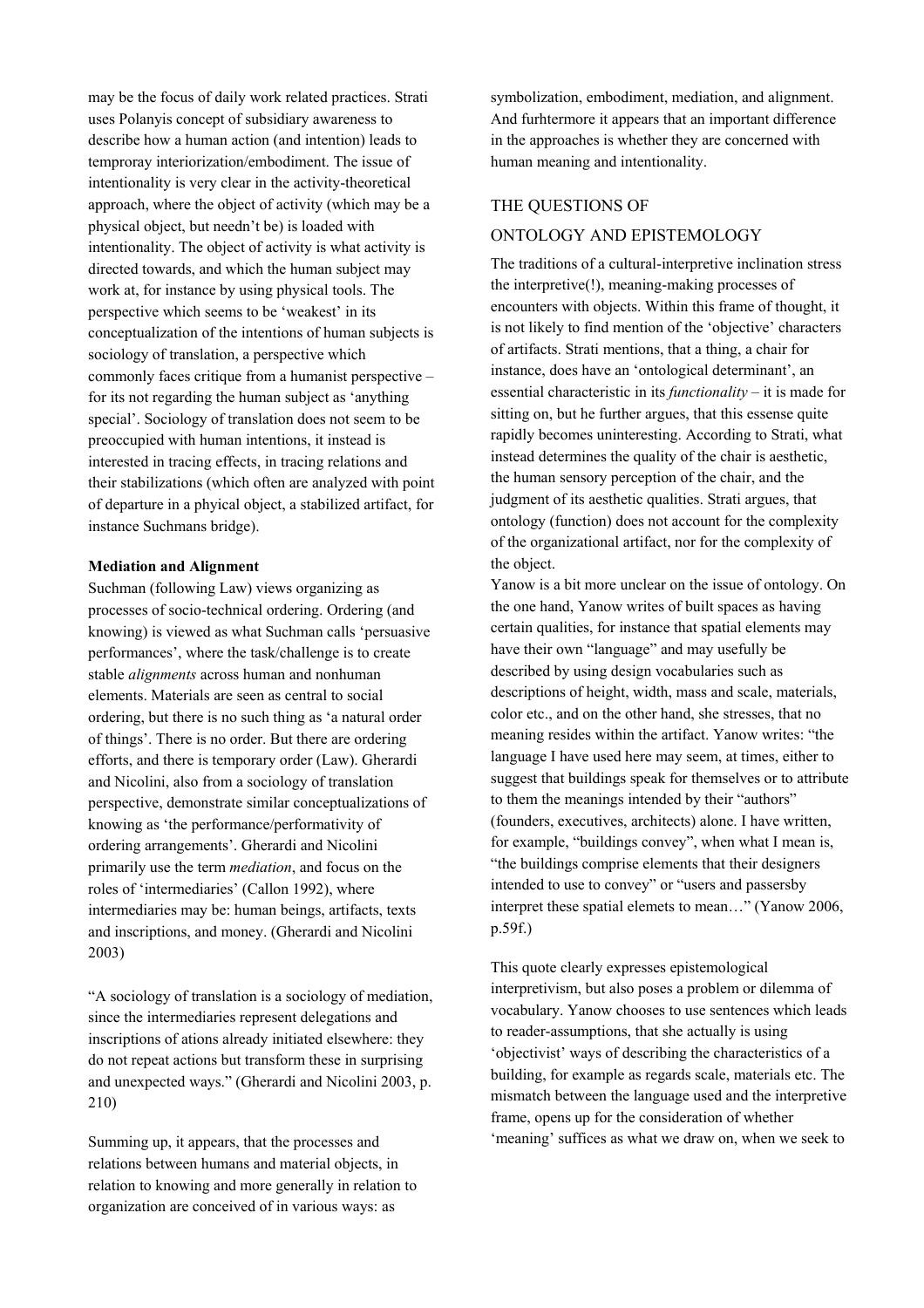describe physical objects, buildings for instance.<sup>10</sup> It seems to me, that this may be a case of 'social reductionism'; to say that there are no properties or qualities to a thing, which may fruitfully described without talking about meaning, and even worse: that 'meaning' captures *everything* there is to say about a physical object. Points made by activity theory about *instrumentalities* and sociology of translation about *functional effects* seem to be relevant categories to consider aswell, if we are seeking to describe 'a thing'. And furthermore, aesthetic qualities, (corporeal, tangible) which Strati stress, may also not necessarily be grasped by the 'meanings' sought for with the interpretive approach. 'Meaning' somehow gives association to something mental and verbal. Can we make interpretations of a chair, which are not about meaning? Pratt and Rafaeli in the last chapter of the anthology "Artifacts and Organizations – Beyond Mere Symbolism" from 2006, (and which both Yanow and Strati have contributed to), suggest a framework for understanding artifacts as social constructions, where the dimensions, that they highligt (on the basis of all the contributions in the anthology) are symbolic *and*  aesthetic *and* instrumental.<sup>11</sup> And in the same chapter, Pratt and Rafaeli suggest, that artifacts may also be understood as physical constructions, where relevant features to describe could be: the *sensuality* of the artifact, and whether is *fragile* or *hardy.* (Pratt & Rafaeli 2006, p.281)

In contrast to Yanows 'ontological (social) constructionism', (Yanow 2006, p.44) are the more materially inclined perspectives of activity theory and sociology of translation, and within these the more frequent use of the word 'object'.

Activity theory may be labelled a 'functional materialism' (Blackler 2003), and where interpretive approaches as their central line of inquiry have *what meaning do people make of the world*, this approach looks into how the human subject is *shaped through social and material experience*. (Blackler 1995, Spender 1996). Material reality is seen as central to the development of human subjects, it is through engagement with the outer world, that learning and

l

development occurs. Central concepts in the activity theoretical approach, which have to do with material reality are the concepts of *tools* and *object of activity*. In activity-theory, human conduct is seen as object-oriented activity, a central thought being that the object (which may be both material and immaterial) is already implicitly contained in the very concept of activity. Tools are the devices (material and immaterial) which mediate activities, and the instrumentalities of these tools are important. In this approach it seems that dichotomous lines are not drawn between the social and the material, the central concepts which may represent material entitites (tools and object of activity) also contain immaterials like language. There is no explicit vocabulary for material objects, but material objects are included as objects of activity, and as mediating tools.

In sociology of translation, the terms which are frequently used are those of 'object', 'material' – and also the terms actant and artifact. In comparison with the other approaches sociology of translation more explicitly focuses on materiality, and on tracing how stable material arrangements come to be. Objects are seen as network effects. This implies that the understanding and description of an object is achieved by tracing its relations to other entitites, and these entities may be human and non-human. Within this perspective there is no a priori distinction between different entities, or actants, as they are also called. They may be human or artifactual, material or discursive. Using John Law's words this may be labelled *a relational materiality* (Law 1999, p. 4). (Nicoloni and Gherardi name it a '*sociomaterial constructionist approach*'.) From within this approach, when we look for materiality, we will look for network effects, and the vocabulary which is used is one of actants, objects and non-human materials.

Summing up, there really is an array of 'object terms' used within practice-based approaches and more fundamentally, there are quite distinct perspectives on ontological and epistemology, as regards materiality.

# References:

Alvesson 2002: Mats Alvesson: Postmodernism and Social Research, Open University Press 2002

Blackler 1995: Frank Blackler: *Knowledge, Knowledge Work and Organizations: An Overview and Interpretation* in The Journal of Organisation Studies, 16(6)

<span id="page-6-0"></span> $10$  I agree, that no 'meanings' per se, reside 'in the things themselves', but could it be, that something else, resides in them? That they may be loaded with certain 'scripts', 'agentive effects'?

<span id="page-6-1"></span> $11$ <sup>11</sup> The model: is a triangle:, where one of the angles is *dimension* (instrumental, aesthetic and symbolic) (as mentioned), another is *perspective* (sensegiver, sensemaker), and another is *conversation* (identity, legitimacy, culture…?) (Pratt & Rafaeli, 2006 p.284)

Blackler 2003: Frank Blackler, Norman Crump and Seonaidh McDonald: *Organizing Processes in Complec Activity Networks* in Gherardi et.al. 2003